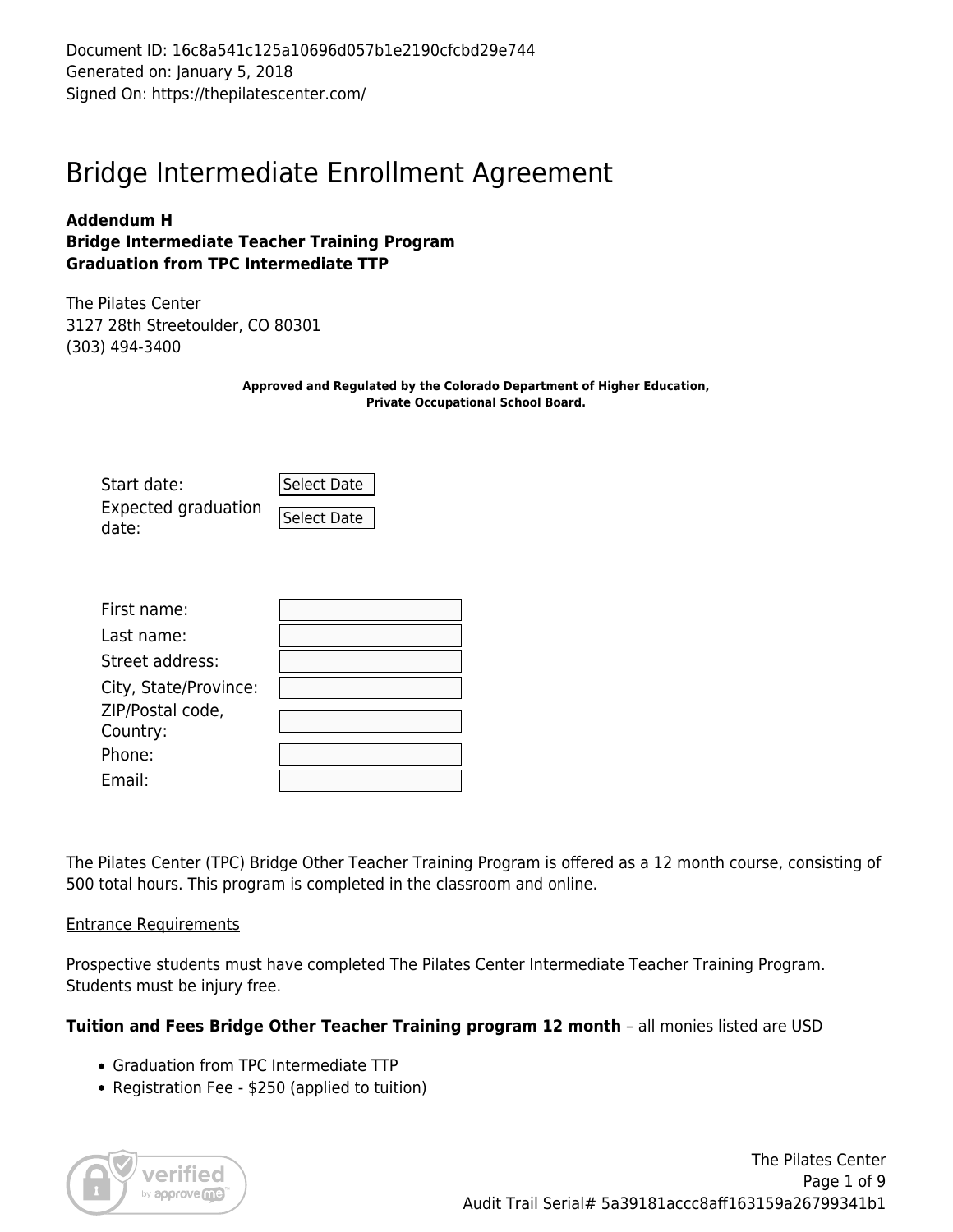Document ID: 16c8a541c125a10696d057b1e2190cfcbd29e744 Generated on: January 5, 2018 Signed On: https://thepilatescenter.com/

- Tuition \$3,565 (includes Education and Internship)
- Examinations \$1700

#### Books/Supplies - \$300

This price is only an estimate and subject to change; not all books are sold by TPC. Books/supplies are nonrefundable. These books may have been purchased previously in the Teacher Training Program, which means they will not need to be re-purchased.

Lessons – price varies, estimated \$1,750 - \$2,250 Fifty lessons are required as part of the Internship program, however not all lessons have to be taken at TPC.

#### **Total Cost of Program** - \$5,565 + estimated lessons \$1,750 - \$2,250

The Payment Options and Payment Plan are available online and attached as Addendums K & K1. Students may pay by cash, check, or credit card. Long distance students must factor in travel expenses, and be prepared to travel to Boulder one time during their training. Long distance students may also have additional fees to pay their approved home" teacher and/or studio which they use to complete their Internship duties. All lesson and class prices are subject to change.

By signing below, the student agrees to pay The Pilates Center the total stated tuition and fees. The student acknowledges that they have received the school's current Catalog XXVIII January 1, 2021. The school agrees to provide the occupational training in accordance with the provisions of the Catalog. Payments of all monies due shall be a condition of continuing enrollment. Upon satisfactory completion of all academic and skill requirements and when all financial obligations to the school have been met, the school will award a letter of completion to the student. The student and school understand that this Enrollment Agreement, which includes the refund policy, may not be amended except in writing and signed by both parties.

#### **Please read carefully the following:**

- 1. I have enrolled in a program of instruction in the Pilates Method offered by The Pilates Center. I have been advised and I understand that participation in this program presents some unavoidable risk of injury, especially to people who have pre-existing injuries, illnesses, or medical disabilities. I understand that the use of exercise equipment also carries with it a risk of injury. I have and I will continue to keep The Pilates Center fully informed of any physical condition or disability which would prevent or limit my participation in the program.
- 2. I agree to comply with all the rules and directives, delivered orally or written, of the program as outlined in the training brochure, printed and online materials and lectures.
- 3. I acknowledge that The Pilates Center Client Intake Form has been fully and correctly completed by me, and that all information provided on that form applies to this program as well, including but not limited to the waiver of liability and informed consent release. I understand that I participate in this program at

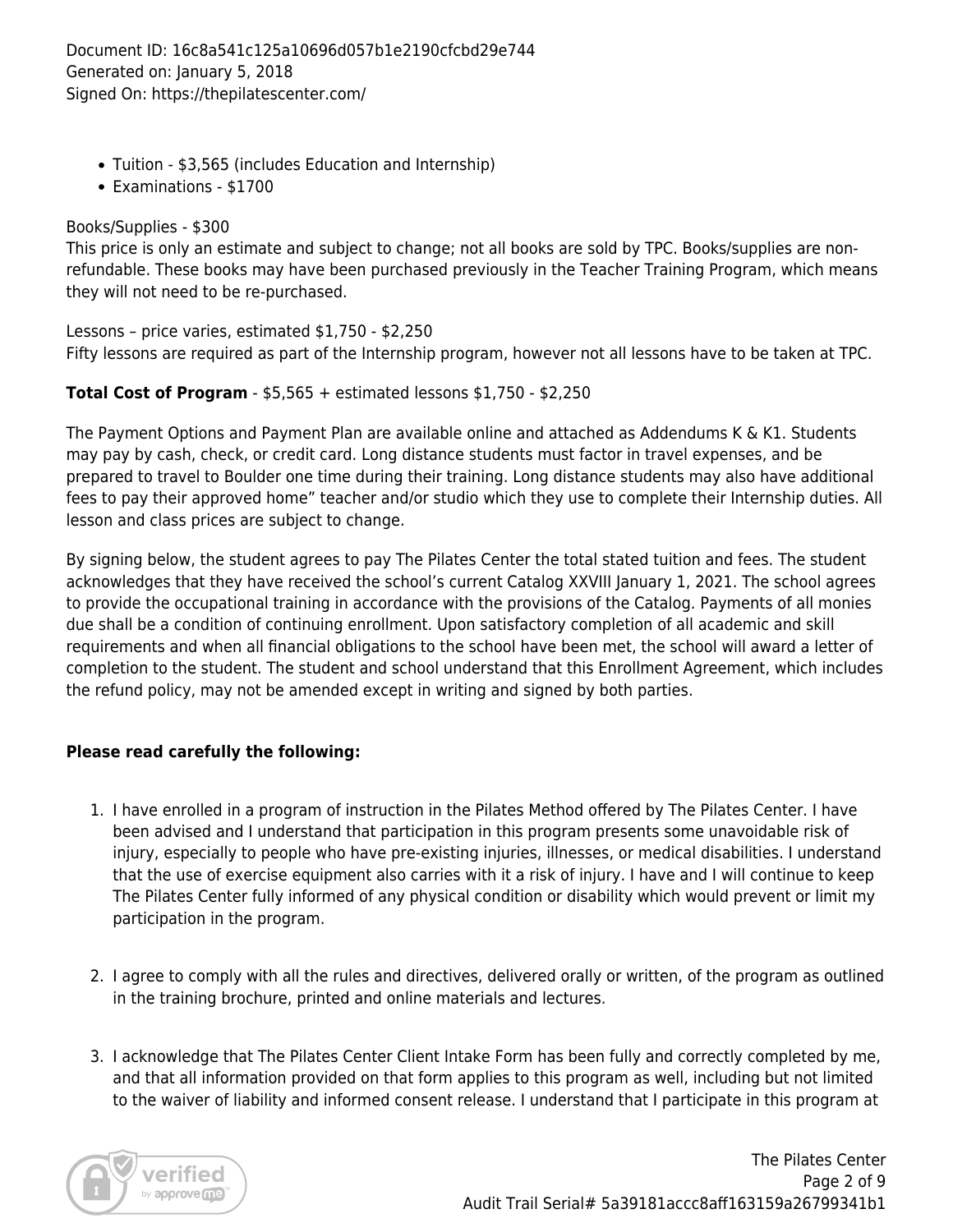my own risk and agree to release The Pilates Center, its officers, and representatives from any and all liability resulting from any form of personal and /or physical injury incurred during any movement lessons or procedures performed while a participant in the program or while in The Pilates Center facility.

- 4. State laws may vary with regard to the uses or application of the movement lessons and/or procedures taught in this course. I acknowledge that I must make my own inquiry regarding the uses or applications of the movement lessons and/or procedures taught in this course. The Pilates Center, its officers, and representatives make no representation or warranties concerning the uses or application of the movement lessons, and/or procedures taught in this course other than that the course is fully accredited by The Pilates Center, and that the course curriculum satisfies the requirements for accreditation by The Pilates Center.
- 5. I understand that I have twelve months (12 months) to complete The Pilates Center Teacher Training Program. I understand that should a circumstance arise that would not allow me to complete the program in twelve months, I have the option to take a leave of absence (go "on hold") for up to one year, or purchase a one month extension that will be valid (30 days) from the date of purchase.

I understand that if I go on hold all my trainee benefits cease. To go on hold I must be current with all Teacher Training Program payments and have a zero, or positive, balance for studio lessons. Based on the length of time on hold, I may be required to purchase and perform a Re-entrance Evaluation. Once the on hold period is completed, I am aware that I will resume the program where I left off. Should any pricing change during my leave, I am responsible to pay the cost of the current prices.

Should I elect to purchase an extension, my trainee benefits continue and I may attend the Formal Lecture series a third time for half price. I may purchase multiple extensions if needed. I understand that if my program expires I must purchase an extension or I will automatically be withdrawn. If I fail to successfully complete my program in one year (and do not go "on hold" or purchase an extension), I will not be awarded a diploma.

- 6. If satisfactory progress is not being made it is grounds of dismissal. Refer to Catalog page 21.
- 7. I understand that all exams are pass/fail with the passing mark at 85%. Any failed exam must be repeated, in order to continue my education program at TPC and I am responsible for paying a separate fee to repeat the exam as outlined in the "Examination Process" online.
- 8. I understand that my use of all materials, oral or written, presented in The Pilates Center Bridge Intermediate Teacher Training Program is governed by the Intellectual Property Terms of Use, which I have read and signed.

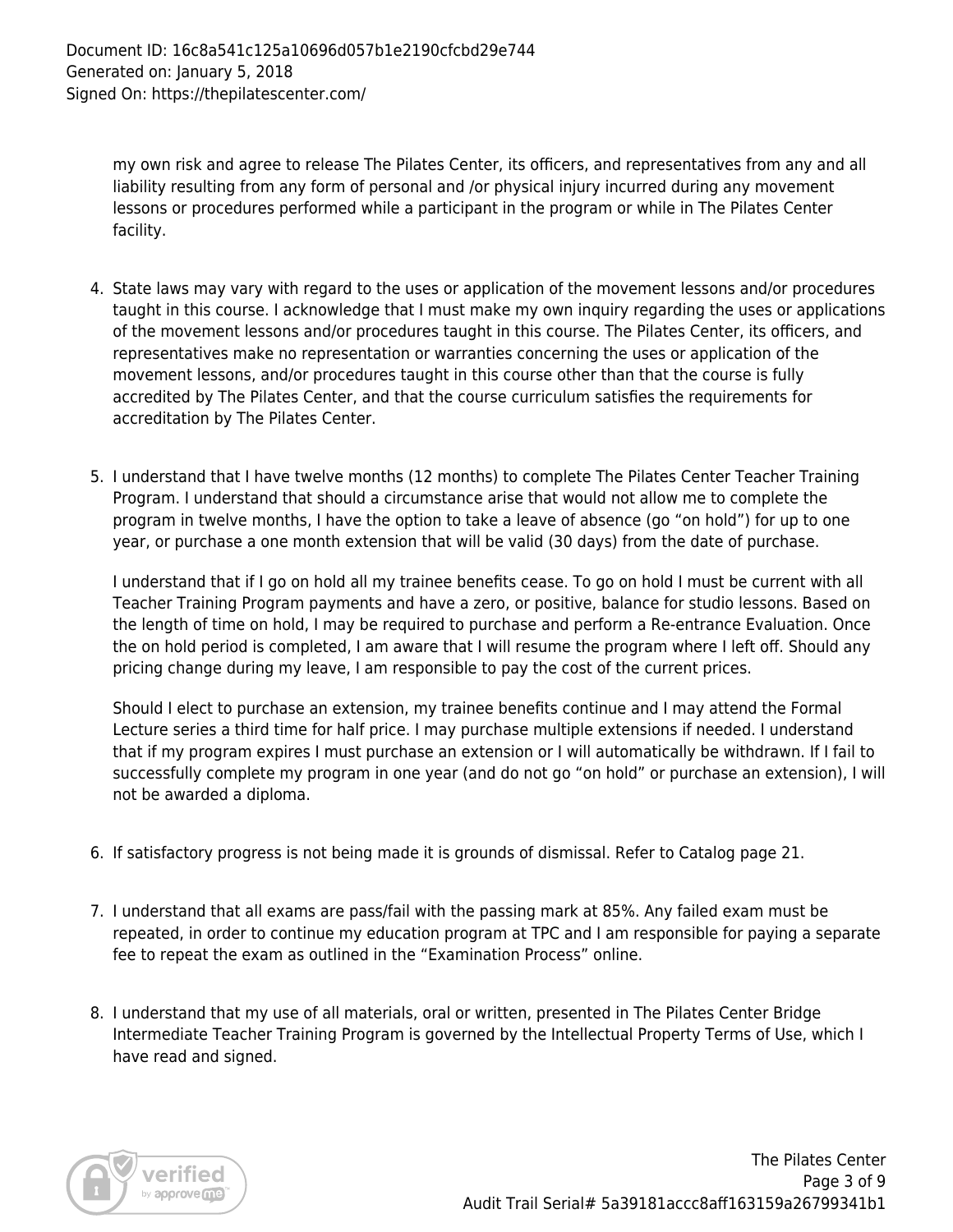- 9. The Pilates Center reserves the right to terminate any student from the program at any time. In the event that a student is terminated from the program, The Pilates Center shall refund any unused training program money based on the Refund Policy below.
- 10. Postponement of a starting date, whether at the request of the school or the student, requires a written agreement signed by the student and the school. The agreement must set forth:
	- 1. Whether the postponement is for the convenience of the school or the student, and
	- 2. A deadline for the new start date, beyond which the start date will not be postponed.

If the course has not commenced, or the student fails to attend by the new start date set forth in the agreement, the student will be entitled to an appropriate refund of prepaid tuition and fees within 30 days of the deadline of the new start date set forth in the agreement, determined in accordance with the school's refund policy and all applicable laws and rules concerning the Private Occupational Education Act of 1981.

#### **Refund Policy**

A. The student will receive a full refund of tuition and fees paid if the school discontinues a course/program within a period of time a student could have reasonably completed it, except that this provision shall not apply in the event the school ceases operation.

- 1. Students not accepted to the school are entitled to all moneys paid.
- 2. Students who cancel this contract by notifying the school within three (3) business days are entitled to a full refund of all tuition and fees paid.
- 3. Students who withdraw after three (3) business days, but before commencement of classes, are entitled to a full refund of all tuition and fees paid except the maximum cancellation charge of \$150 or 25% of the contract price, whichever is less.

B. Attempting to resolve any issue with the School first is strongly encouraged. Complaints may be filed at any time online with the Division of Private Occupational Schools (DPOS) within two years from the student's last date of attendance at<https://highered.colorado.gov/dpos>, 303-862-3001.

C. All refunds will be made within 30 days from the date of termination. The official date of termination or withdrawal of a student shall be determined in the following manner:

- 1. The date on which the school receives written notice of the student's intention to discontinue the Program – accompanied by copies of the student's internship log - or the student's last date of actively being present at the studio (or "home studio") and participating in Internship duties or attending lectures.
- 2. The date on which the student violates published school policy which provides for termination.
- 3. Should a student fail to return from going "on hold", the effective date of termination for the student is the earlier of:
	- 1) the date the school determines the student is not returning, or
	- 2) the day following the expected return date.

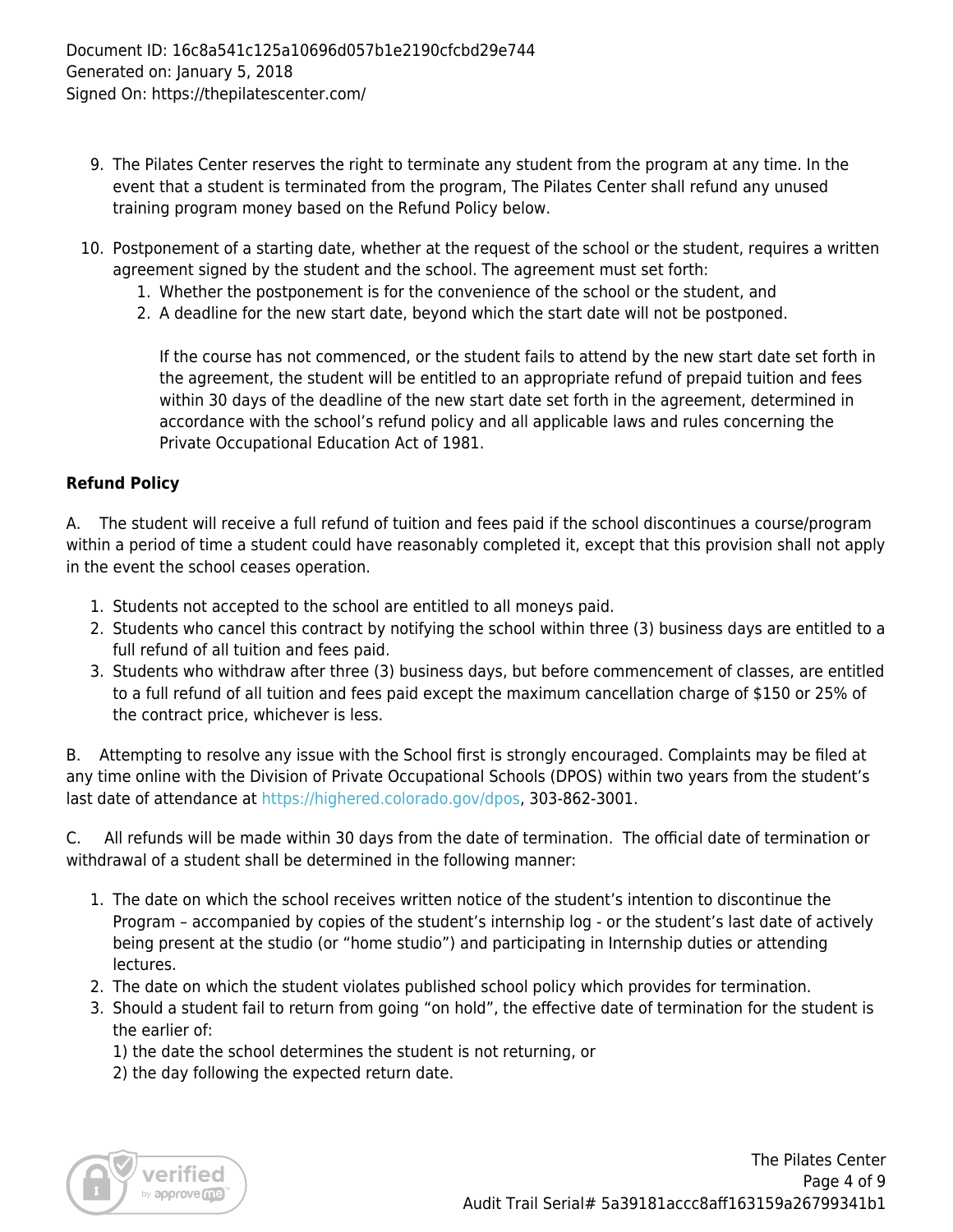D. In the case of students withdrawing after beginning the program, the school will retain a cancellation charge of \$150 or 25% of the tuition amount whichever is less plus a percentage of tuition and fees, which is based on contact hours, as described in the tables following. The refund is based on the last date of recorded attendance, and is applied by quarters for the education program.

E. The Pilates Center does not accept previous credits from any other non-TPC training facility. Therefore, any previous training completed by a student will not affect the refund policy.

#### **Tuition Refund Policy - Education**

1st Quarter

| New Student Orientation    | \$50  |
|----------------------------|-------|
| Formal Lecture Weekend I   | \$525 |
| Formal Lecture Weekend II  | \$525 |
| Formal Lecture Weekend III | \$525 |
|                            |       |

#### **Total Education cost for 1st Quarter: \$1,625**

#### **Student is entitled to upon withdrawal/termination Refund**

| Within first 10% of quarter (Phase 1)                  | 90% less cancellation charge |
|--------------------------------------------------------|------------------------------|
| After 10% but within first 25% of quarter (Phase 1)    | 75% less cancellation charge |
| After 25% but within first 50% of quarter (Phase 1-2)  | 50% less cancellation charge |
| After 50% but within first 75% of quarter (Phase 1-2)  | 25% less cancellation charge |
| After 75% (if paid in full, cancellation charge is not | NO Refund                    |
| applicable)                                            |                              |

Agreed and accepted (initial here)  $|$ Initials

2nd Quarter

| Phase 4: | Formal Lecture Weekend IV    | \$525 |
|----------|------------------------------|-------|
|          | <b>First Advisor Meeting</b> | \$105 |
| Phase 5: | None.                        |       |
| Phase 6: | Second Advisor Meeting       | \$105 |

#### **Total Education cost for 2nd Quarter: \$735**

#### **Student is entitled to upon withdrawal/termination Refund**

Within first 10% of quarter (Phase 4) 90% less cancellation charge After 10% but within first 25% of quarter (Phase 4) 75% less cancellation charge After 25% but within first 50% of quarter (Phase 4-5) 50% less cancellation charge After 50% but within first 75% of quarter (Phase 4-5) 25% less cancellation charge

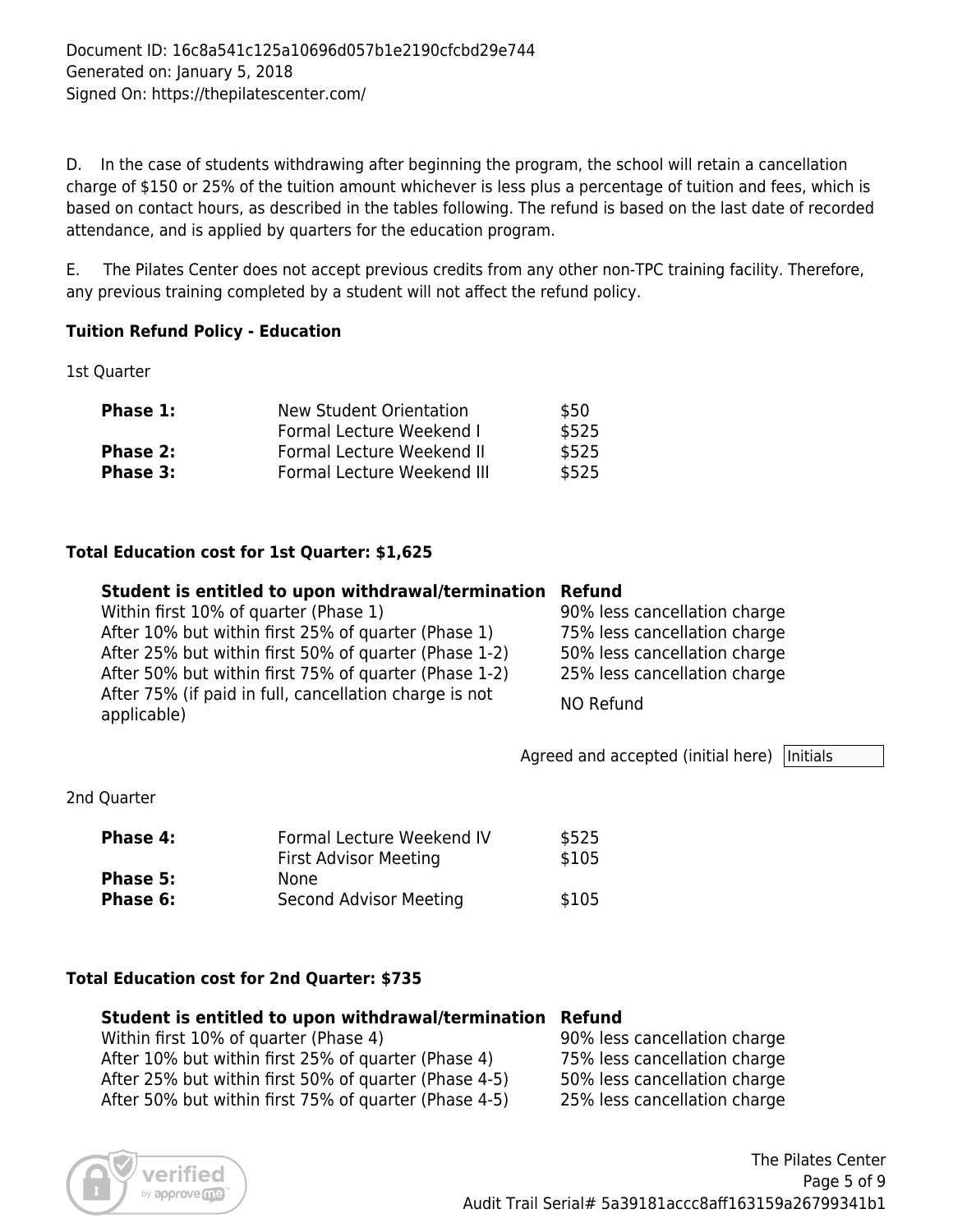| After 75% (if paid in full, cancellation charge is not<br>applicable) | NO Refund                                     |  |
|-----------------------------------------------------------------------|-----------------------------------------------|--|
|                                                                       | Agreed and accepted (initial here)   Initials |  |

3rd Quarter

| Phase 7: | 1 Observed Teaching | \$70  |
|----------|---------------------|-------|
| Phase 8: | 2 Observed Teaching | \$140 |
| Phase 9: | 2 Observed Teaching | \$140 |

#### **Total Education cost for 3rd Quarter: \$350**

| Student is entitled to upon withdrawal/termination Refund             |                              |
|-----------------------------------------------------------------------|------------------------------|
| Within first 10% of quarter (Phase 7)                                 | 90% less cancellation charge |
| After 10% but within first 25% of quarter (Phase 7)                   | 75% less cancellation charge |
| After 25% but within first 50% of quarter (Phase 7-8)                 | 50% less cancellation charge |
| After 50% but within first 75% of quarter (Phase 7-8)                 | 25% less cancellation charge |
| After 75% (if paid in full, cancellation charge is not<br>applicable) | NO Refund                    |

Agreed and accepted (initial here)  $|$ Initials

4th Quarter

| Phase 10: | 1 Observed Teaching | \$70  |
|-----------|---------------------|-------|
| Phase 11: | 2 Observed Teaching | \$140 |
| Phase 12: | 2 Observed Teaching | \$140 |

#### **Total Education cost for 4th Quarter: \$350**

#### **Student is entitled to upon withdrawal/termination Refund**

| Within first 10% of quarter (Phase 10)                                | 90% less cancellation charge |
|-----------------------------------------------------------------------|------------------------------|
| After 10% but within first 25% of quarter (Phase 10)                  | 75% less cancellation charge |
| After 25% but within first 50% of quarter (Phase 10-11)               | 50% less cancellation charge |
| After 50% but within first 75% of quarter (Phase 10-11)               | 25% less cancellation charge |
| After 75% (if paid in full, cancellation charge is not<br>applicable) | NO Refund                    |

Agreed and accepted (initial here)  $\sqrt{\frac{1}{10}}$ 

#### **Tuition Refund Policy - Internship (each Internship hour is \$1.23)**

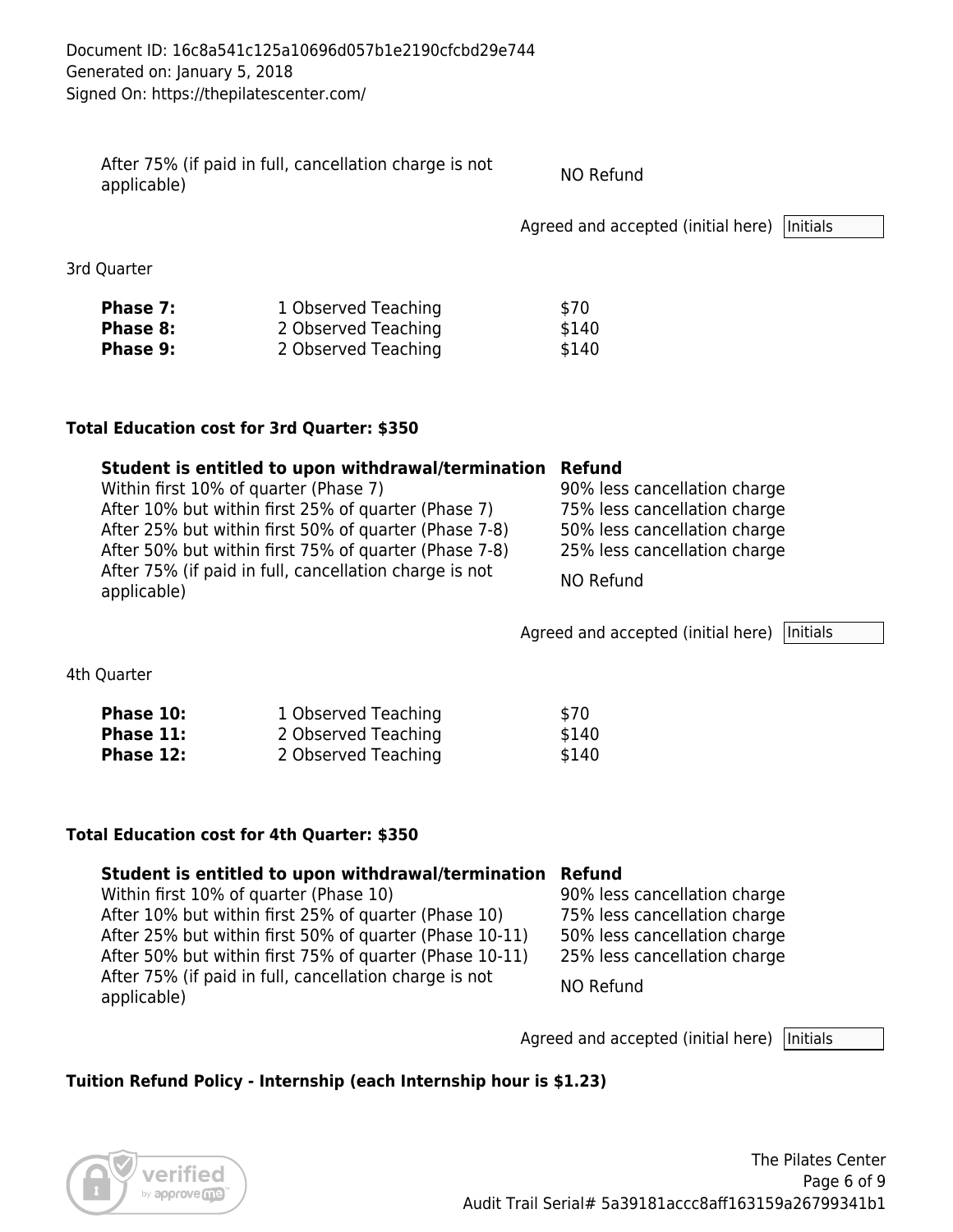| <b>Total requirement:</b> | 88 hours  |
|---------------------------|-----------|
| Practice Teaching         | 31 hours  |
| Observation               | 25 hours  |
| <b>Personal Workouts</b>  | 18 hours  |
| Lessons                   | 12 hours* |
| <b>Teaching Clinic</b>    | 2 hours*  |
|                           |           |
|                           |           |

| 4-6 | 2nd Quarter: Pnase Total requirement: | 115 hours |
|-----|---------------------------------------|-----------|
|     | Practice Teaching                     | 31 hours  |
|     | Observation                           | 25 hours  |
|     | <b>Personal Workouts</b>              | 18 hours  |
|     | Lessons                               | 12 hours* |
|     | Case Study                            | 18 hours  |
|     | Miscellaneous                         | 9 hours   |
|     | <b>Teaching Clinic</b>                | 2 hours*  |
|     |                                       |           |

| <b>3rd Quarter: Phase</b><br>$7 - 9$ | <b>Total requirement:</b> | 123 hours |
|--------------------------------------|---------------------------|-----------|
|                                      | Practice Teaching         | 31 hours  |
|                                      | Observation               | 25 hours  |
|                                      | <b>Personal Workouts</b>  | 25 hours  |
|                                      | Lessons                   | 13 hours* |
|                                      | Miscellaneous             | 7 hours   |
|                                      | Case Study                | 22 hours  |
|                                      |                           |           |

| $10-12$ | 4th Quarter: Pnase Total requirement:   | 84 hours             |
|---------|-----------------------------------------|----------------------|
|         | <b>Practice Teaching</b><br>Observation | 32 hours<br>25 hours |
|         | <b>Personal Workouts</b>                | 14 hours             |
|         | Lessons                                 | 13 hours*            |

**Total Internship cost: \$505\***

**\* Cost of lessons and Teaching Clinics are not included.**

#### **Student is entitled to upon withdrawal/termination Refund**

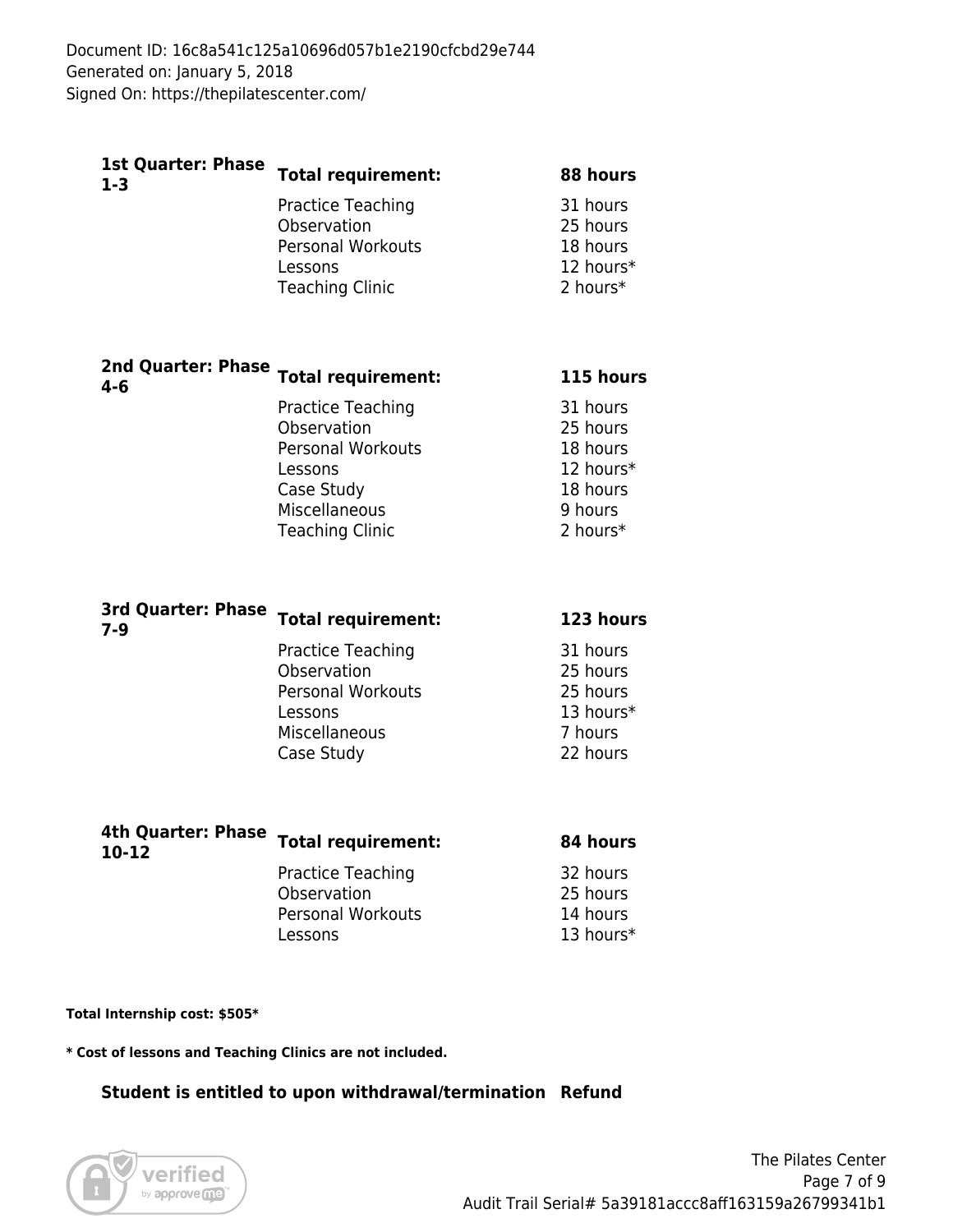Document ID: 16c8a541c125a10696d057b1e2190cfcbd29e744 Generated on: January 5, 2018 Signed On: https://thepilatescenter.com/

Within first 10% of quarter (Phase 1-3) 90% less cancellation charge After 10% but within first 25% of quarter (Phase 1-4) 75% less cancellation charge After 25% but within first 50% of quarter (Phase 1-6) 50% less cancellation charge After 50% but within first 75% of quarter (Phase 1-9) 25% less cancellation charge After 75% (if paid in full, cancellation charge is not applicable) NO Refund

Agreed and accepted (initial here)  $|$ Initials

#### **Tuition Refund Policy - Exams**

| <b>3rd Quarter</b> | Phase 9:<br><b>Practice Practical</b><br><b>Practical Performance</b> | \$400<br>\$200 |
|--------------------|-----------------------------------------------------------------------|----------------|
| <b>4th Quarter</b> | Phase 10:<br>Written Exam 3<br>Phase 12:                              | \$300          |
|                    | Practical<br>Performance                                              | \$400<br>\$400 |

#### **Total Examination cost: \$1,700**

#### **Student is entitled to upon withdrawal/termination Refund**

| Within first 10% of quarter (Phase 1-3)                               | 90% less cancellation charge |
|-----------------------------------------------------------------------|------------------------------|
| After 10% but within first 25% of quarter (Phase 1-4)                 | 75% less cancellation charge |
| After 25% but within first 50% of quarter (Phase 1-6)                 | 50% less cancellation charge |
| After 50% but within first 75% of quarter (Phase 1-9)                 | 25% less cancellation charge |
| After 75% (if paid in full, cancellation charge is not<br>applicable) | NO Refund                    |

Agreed and accepted (initial here) Initials

Х